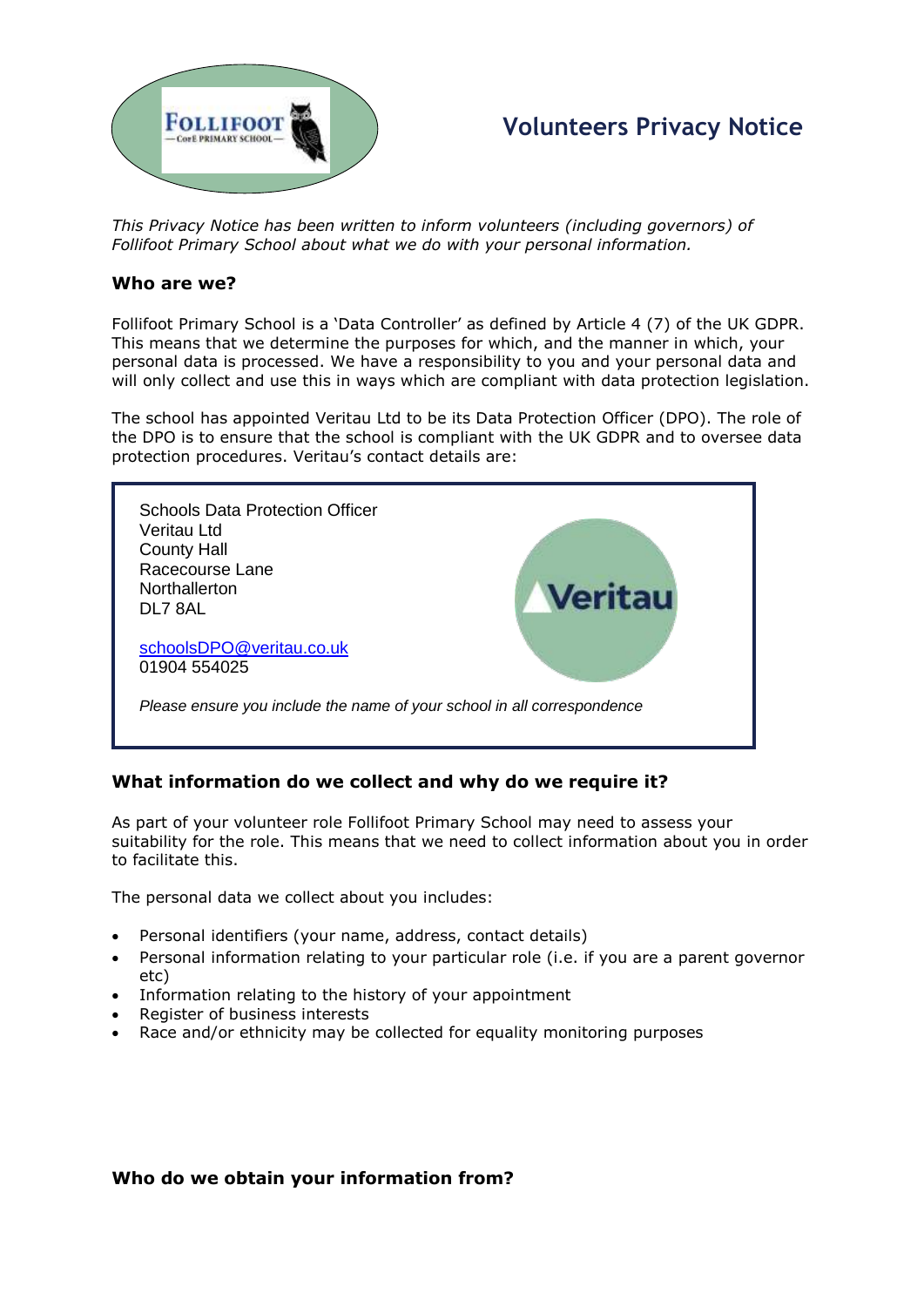Much of the information we process will be obtained directly from your application form. However, we may need to collect data about you from, but not necessarily limited to, the following organisations:

- The Disclosure and Barring Service,
- The Local Authority.

## **Who do we share your personal data with?**

Your information will only be made available to those who need it to do their job in relation to your role as a volunteer. This includes the relevant administrative staff.

We will share your information with the following organisations

- Disclosure and barring service to conduct criminal record checks, if applicable
- Department for Education
- Local Authority

## **How long do we keep your personal data for?**

The school will keep your data in line with our Information Policy. Most of the information we process about you will be determined by statutory obligations. Any personal information which we are not required by law to retain will only be kept for as long as is necessary to fulfil our organisational needs.

## **Do you transfer my data outside of the UK?**

Generally the information that the school holds is all held within the UK. However, some information may be held on computer servers which are held outside of the UK. We will take all reasonable steps to ensure your data is not processed in a country that is not seen as 'safe' by the UK government. If we do need to send your data out of the European Economic Area it will ensure it has extra protection from loss or unauthorised access.

## **What is our lawful basis for processing your personal data?**

The School processes your personal data and special category data based on its legal responsibilities to:

- Safeguard pupils it has responsibility for,
- Maintain adequate health and safety standards,
- Monitor equality and diversity at our school.

The School relies on Article  $6(1)(c)$  and Article  $9(2)(b)$  of the UK GDPR to process your personal and special category data.

## **What rights do you have over your data?**

Under the UK GDPR, individuals have the following rights in relation to the processing of their personal data:

- to be informed about how we process your personal data. This notice fulfils this obligation
- to request access to your personal data that we hold, and be provided with a copy of it